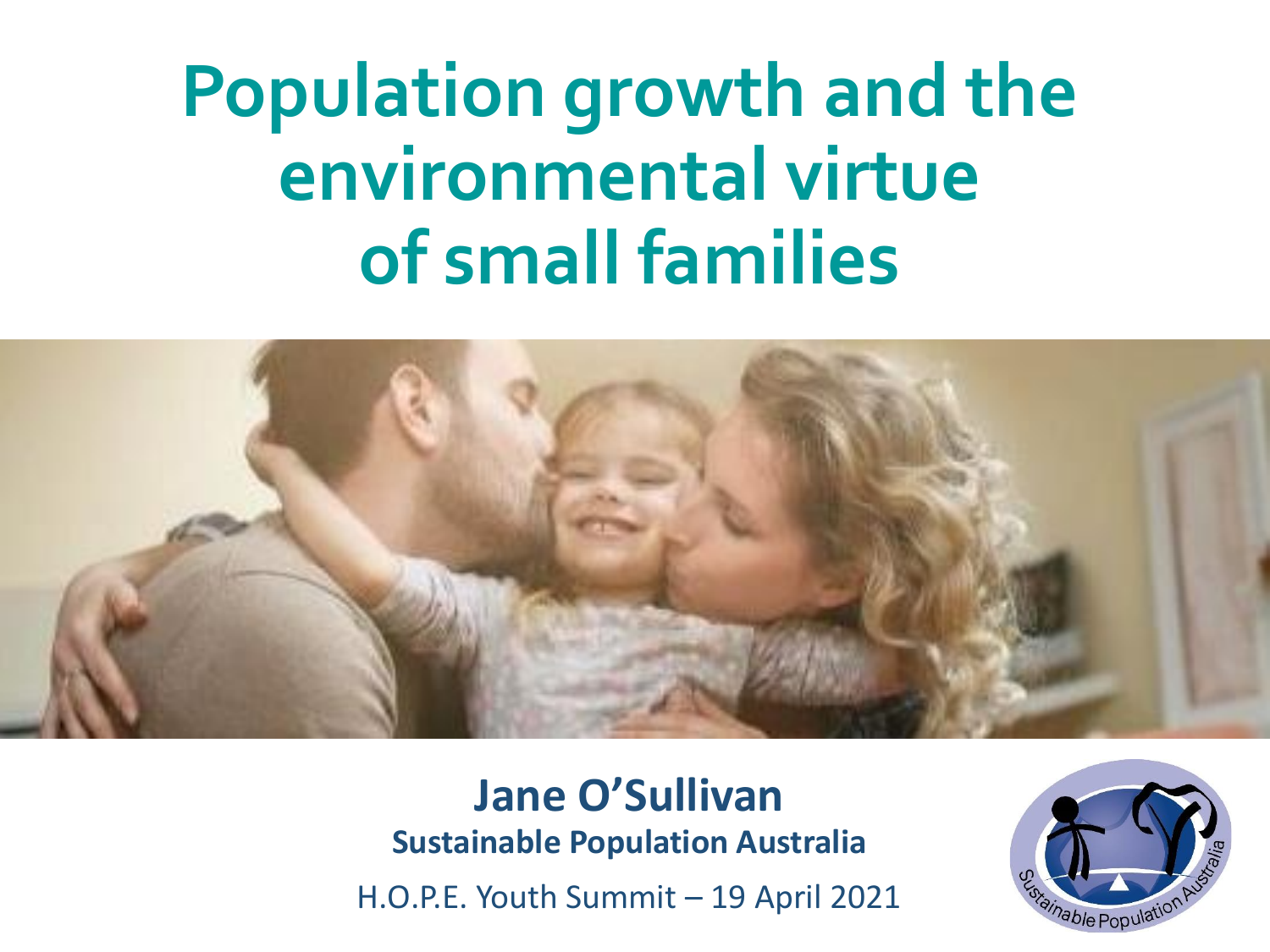# **Want to fight climate change? Have fewer children**

https://www.theguardian.com/environment/2017/jul/12/want-to-fight-climate-change-have-fewer-children



http://iopscience.iop.org/article /10.1088/1748-9326/aa7541

**The climate mitigation gap: education and government recommendations miss the most effective individual actions** Wynes and Nicholas (2017) Environmental Research

Letters, Volume 12, Number 7

Guardian graphic | Source: Wynes & Nicholas, Environmental Research Letters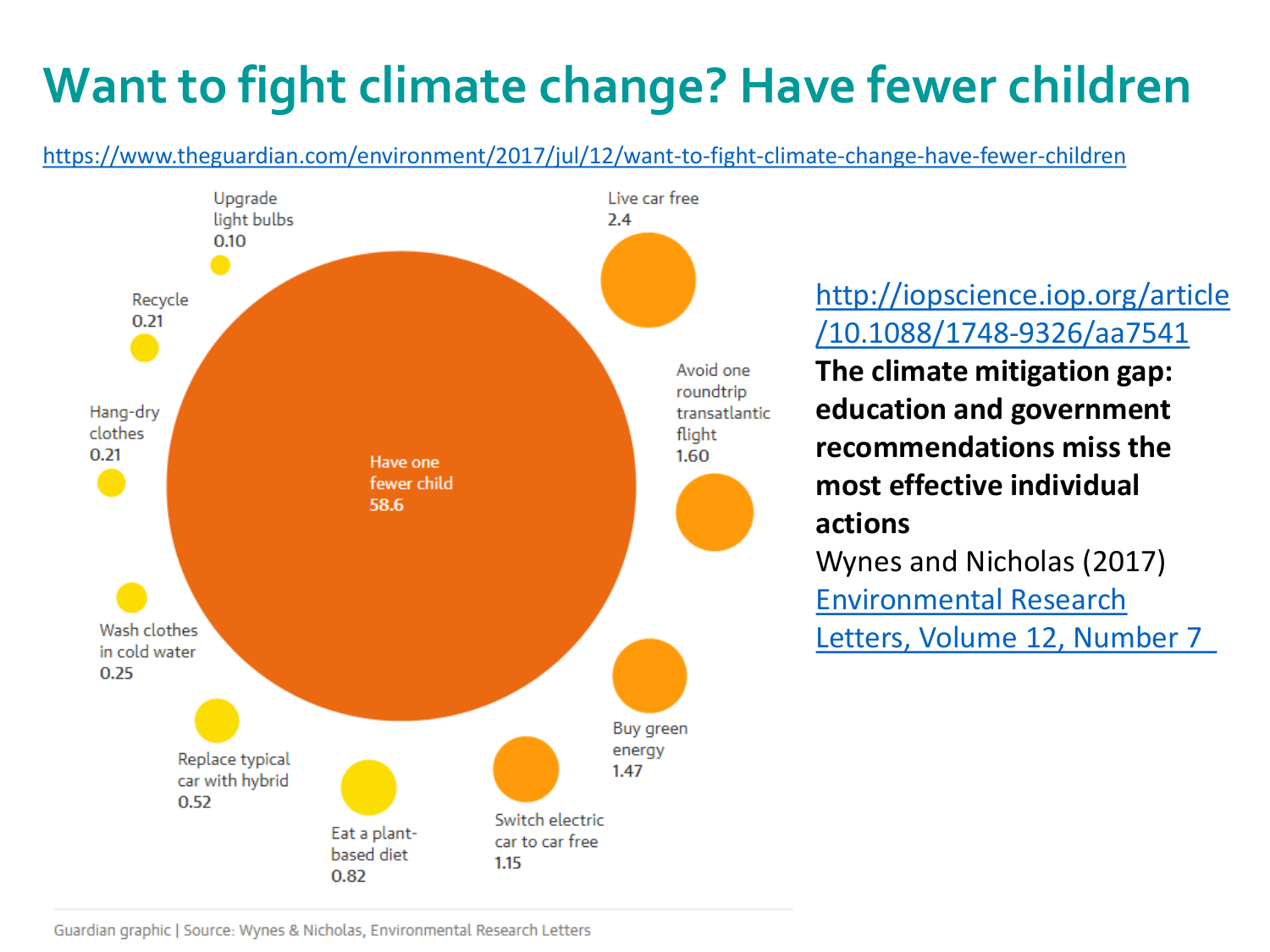## **Every American Born Will Need...**



### 3.03 million pounds of minerals, metals, and fuels in their lifetime

@2014 Minerals Education Coalition The Society for Mining, Metallurgy & Exploration Foundation

Learn more at www.MineralsEducationCoalition.org

(3.03 million pounds = about 1,400 metric tonnes)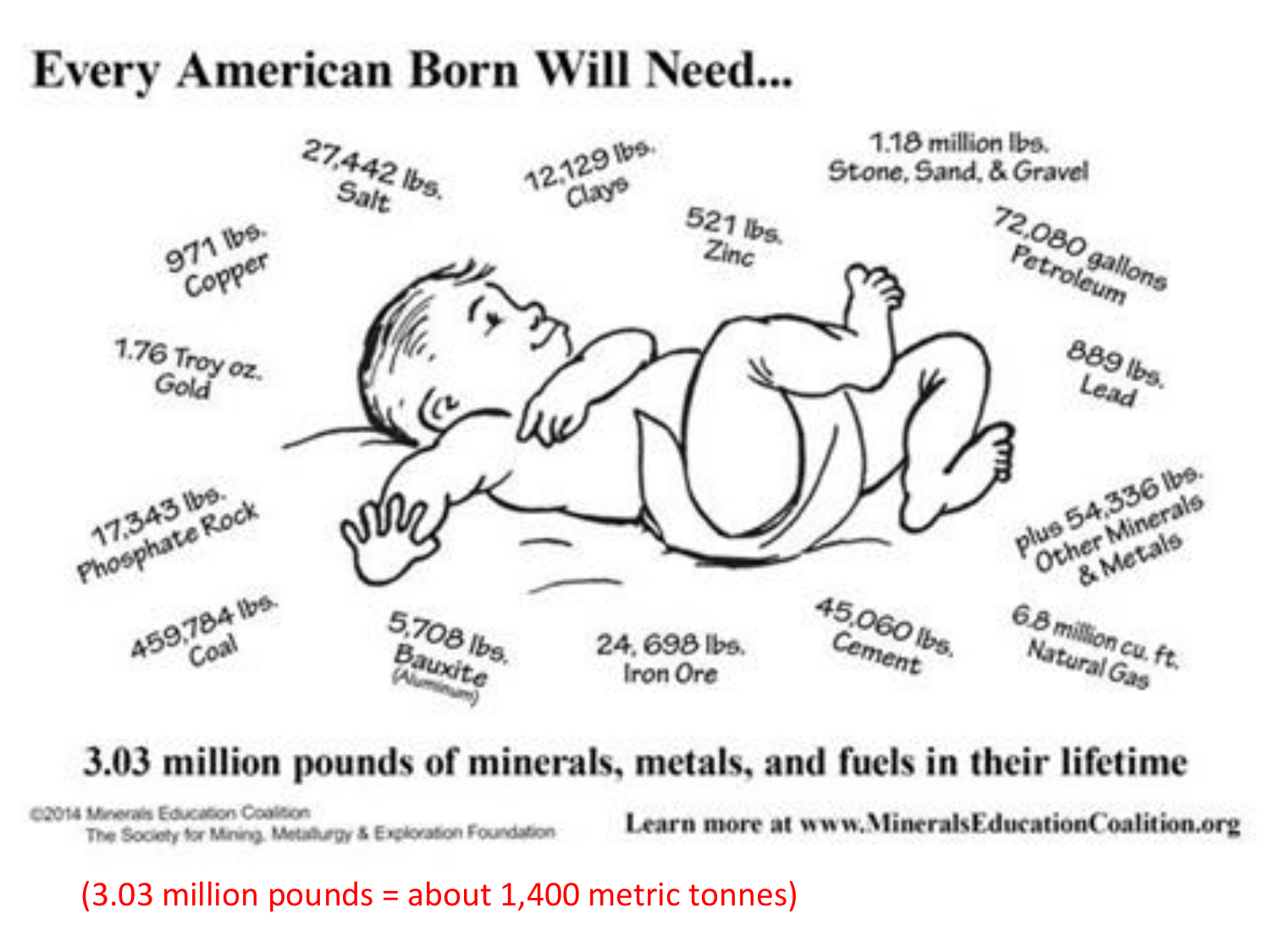# **Biodiversity loss is now in crisis**

NUMBER OF EXTINCT SPECIES OVER TIME



**YEARS** Source: International Union for Conservation of Nature

Source: http://advances.sciencemag.org/ content/1/5/e1400253

The biomass of wild mammals, livestock (dominated by cattle) and humans before human civilization and at present. Values are based on estimates presented in detail in the relevant sections for humans and livestock, wild mammals and pre-human biomass.

#### Source: Bar-On et al. 2018. The biomass distribution on Earth. PNAS www.pnas.org/cgi/doi/10.1073/pnas.1711842115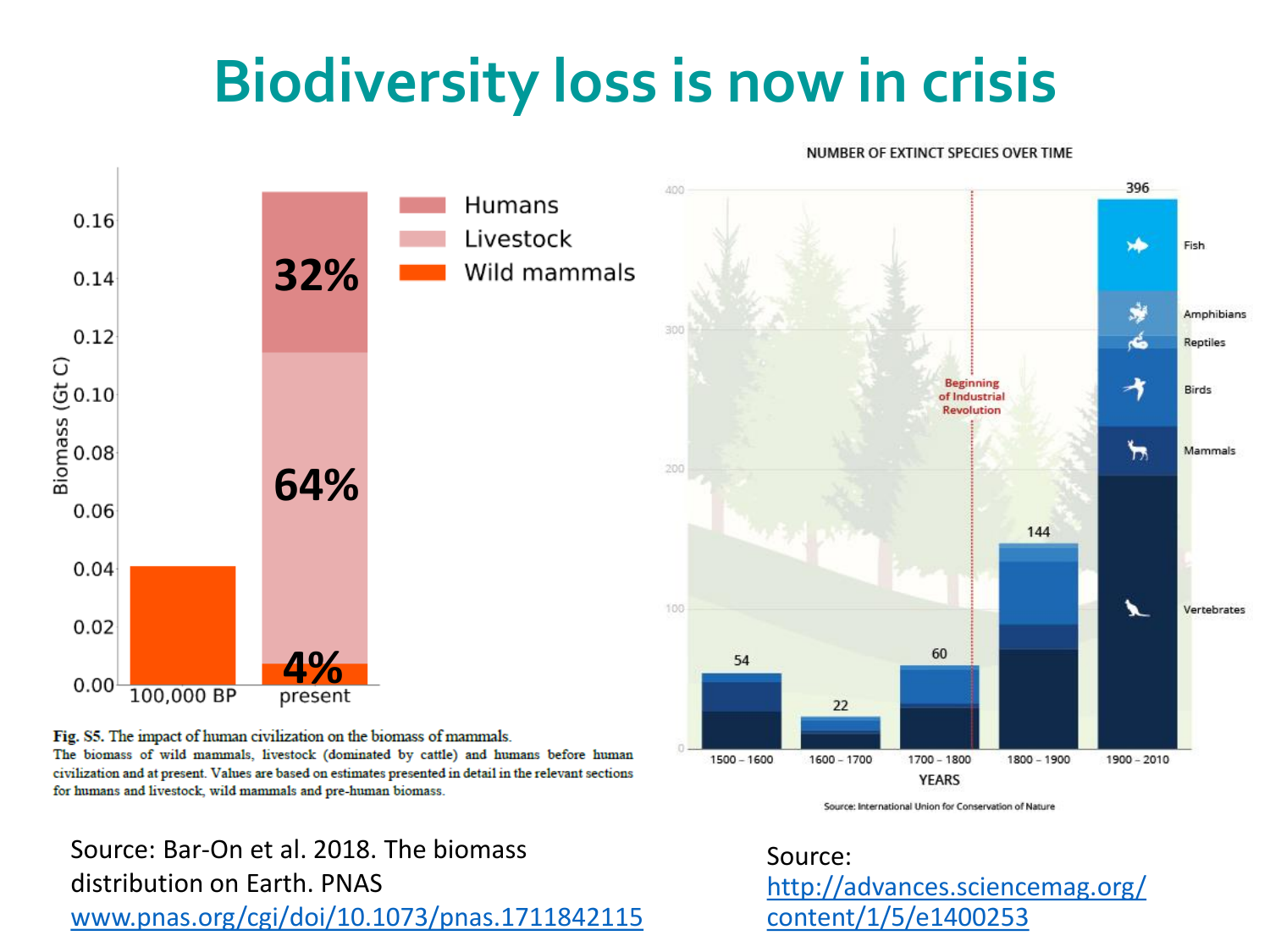## **Isn't it more important that people in high-fertility countries have fewer children?**

## **Yes, but for different reasons**

Rapid population growth makes poor countries poorer, and large families prevent women from controlling their own lives.



**"***Family planning could bring more benefit to more people at less cost than any other single technology now available to the human race.***"**  UNICEF Report, 1992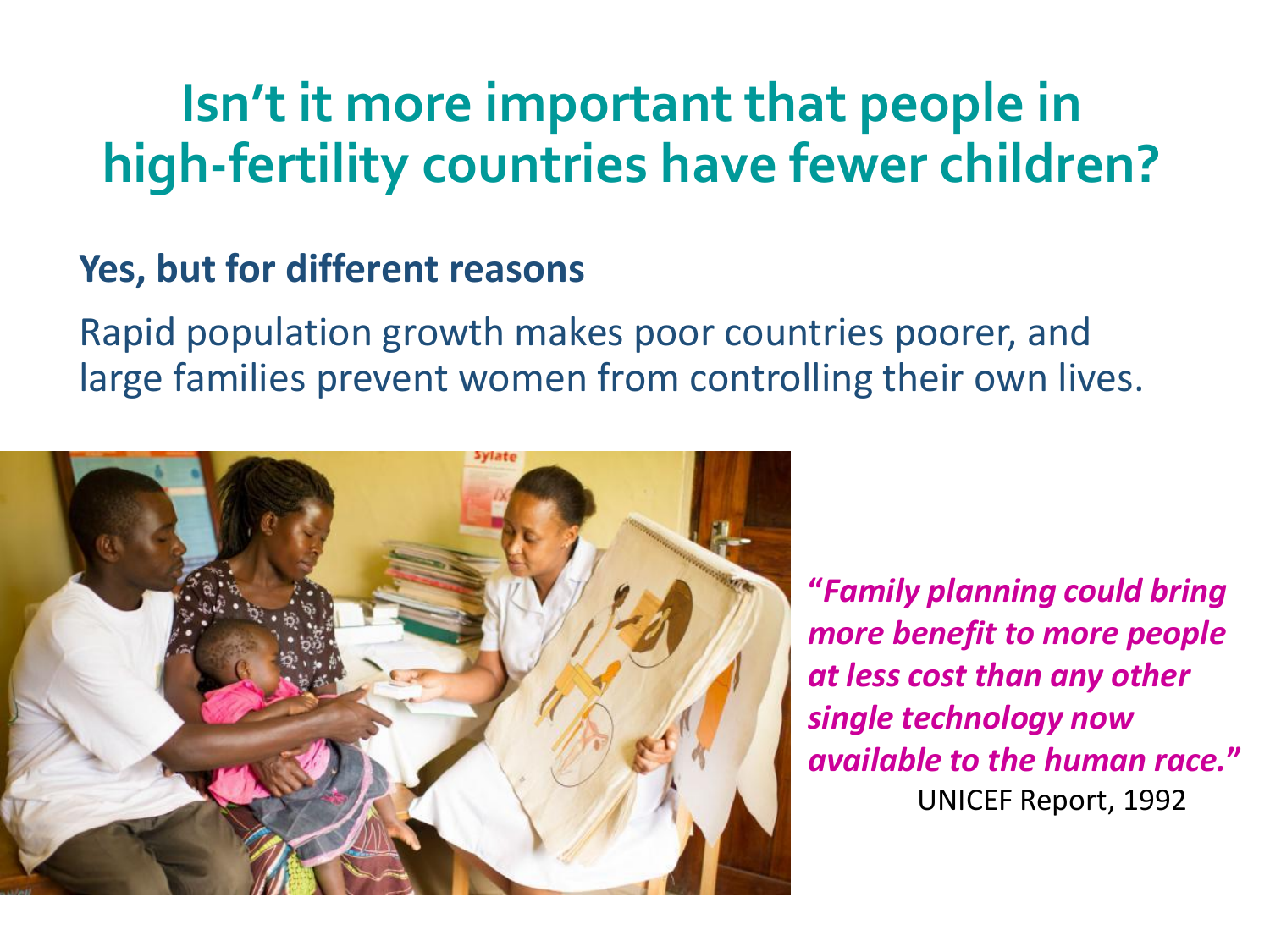